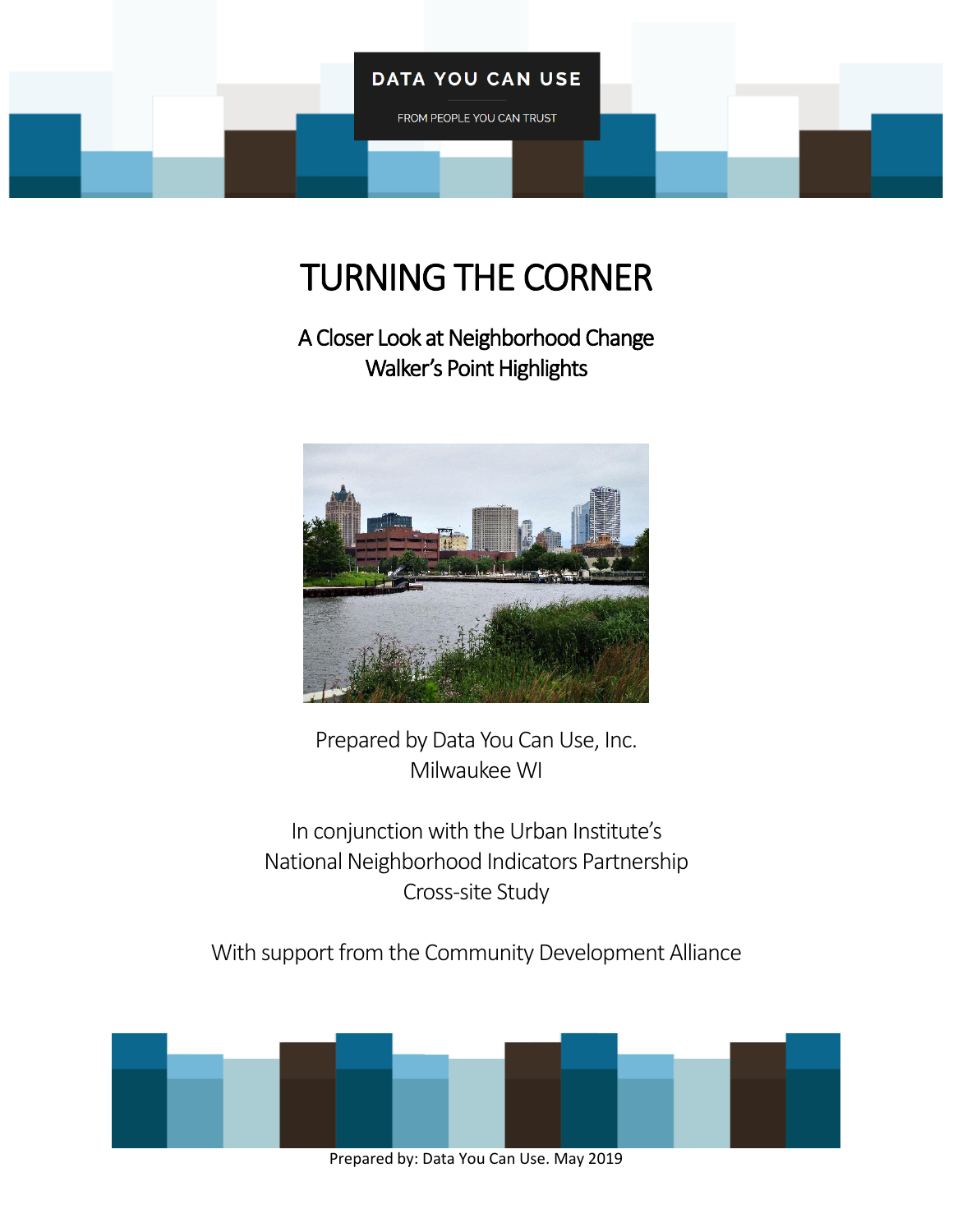# Background

This Data you Can Use study is part of a larger national effort titled, *Turning the Corner: Monitoring Neighborhood Change for Action*, a project guided by the Urban Institute's National Neighborhood Indicators Partnership (NNIP) and the Funder' Network Federal Reserve-Philanthropy Initiative. Launched in January 2016, the project pilots a research model that monitors neighborhood change, drives informed government action, and supports displacement prevention and inclusive revitalization. The work was aimed at elevating the conversation about neighborhood change and gentrification and includes background research on the topic and learnings from other partner cities.

To further insights into understanding neighborhood change, Data You Can Use focuses on two Milwaukee neighborhoods associated with the fear of gentrification and displacement: the Brewers Hill neighborhood on the North side of downtown and the Walker's Point neighborhood on the South side of downtown. Data You Can Use gathered information using focus groups and key informant interviews with residents and business owners in Brewers Hill and Walker's Point. Additionally, [Turning the Corner](https://www.datayoucanuse.org/turning-the-corner/)  [report](https://www.datayoucanuse.org/turning-the-corner/) looks at related local efforts in Milwaukee including MKE United, LISC- Milwaukee, the Department of City Development's Transit Oriented Development Study, and A Place in the Neighborhood, Milwaukee's Anti-Displacement Plan. Data You Can Use explored two key indicators of gentrification at the micro (census block) level (change in race and education levels) and two key indicators of displacement (changes in housing-burden for renters and homeowners) at the census block level in these neighborhoods. Consistent with the Data You Can Use mantra-- "no data without stories, no stories without data," -- this approach provides opportunities to judge the weight of the evidence in exploring neighborhood change. This document is a summary of the findings for Walker's Point.

## Walker's Point

The neighborhood now called Walker's Point was the home of one of the three founders of the city, and the location of the George H. Walker Fur Trading Company. South of downtown, it was incorporated into the village of Milwaukee in 1845. It was primarily industrial but also served as the residential location of workers in the adjacent Third Ward until urban renewal split the neighborhood with a freeway in the 1960's. Initially a neighborhood of Polish and Slovenian workers, by the 1960's Walker's Point was the home of Mexican and Puerto Rican families, and



still has a higher share of Latinx residents than the rest of the city. Today, the neighborhood is home to entertainment corridors, such as 2nd and 5th Street, with upscale retail, bars and restaurants. The area has seen some condominium development, as well as the conversion of formerly industrial space to office and retail use and has experienced spill-over development from the Third Ward across the Milwaukee River. Assets of Walker's Point include its proximity to downtown, a strong neighborhood organization, and an alderman described by focus group and interview participants as "responsive" and "involved."

## The voices of residents and Business Owners

An important goal of the Turning the Corner project was to look for indicators of neighborhood change that can add context to existing quantitative indicators to alert planners to areas that may be in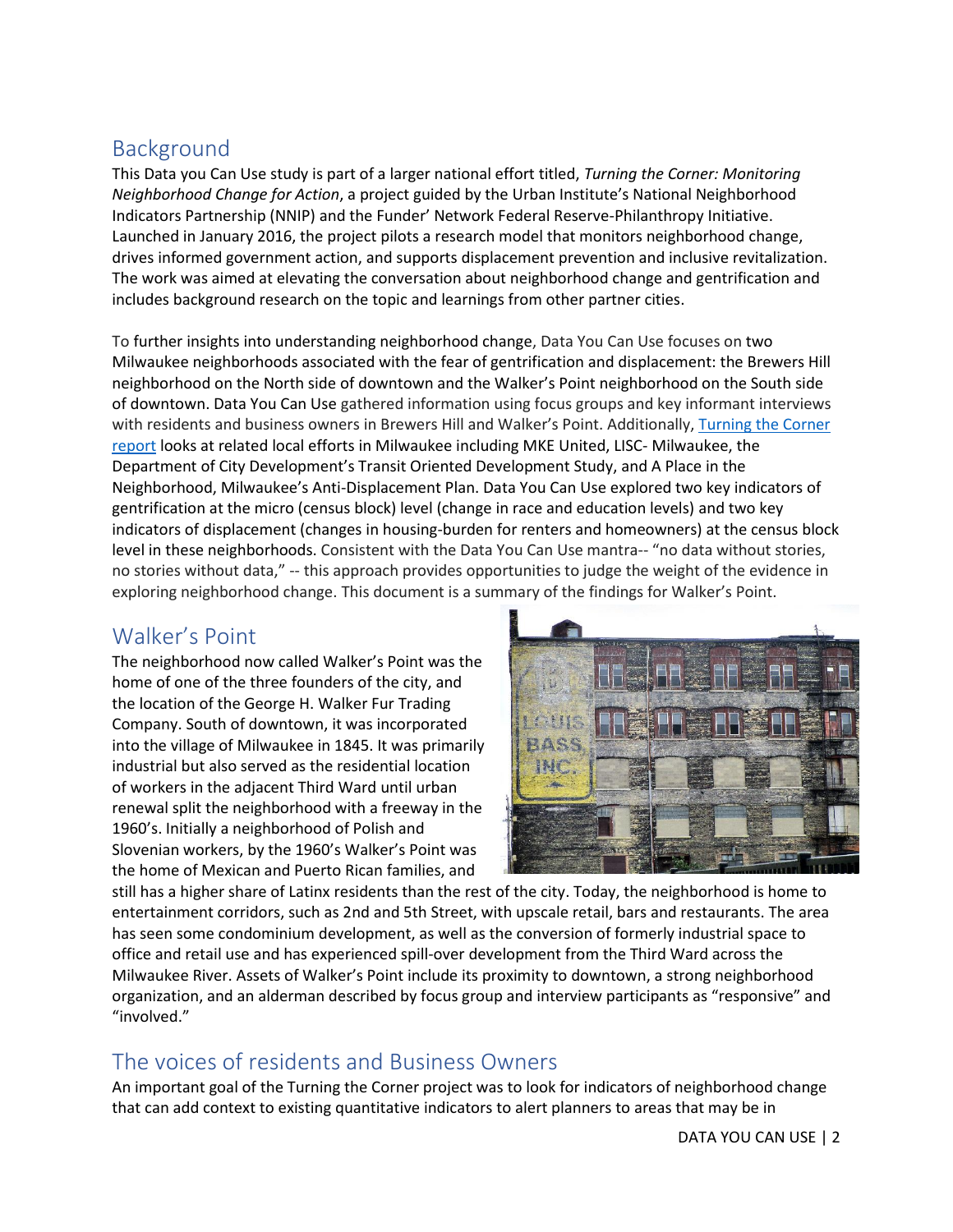"Artists are being pushed out. As costs increase, they move."

"Tenants are not considered. The Walker's Point Association only benefits [business]operators and owners."

"Families' concerns about safety and night life are not being heard."

danger of displacement. Interviews and focus groups where held to collect input from people who know their neighborhood best. For more details, visit the [full report.](https://www.datayoucanuse.org/wp-content/uploads/dlm_uploads/2019/04/Turning-the-Corner-Full-Report.pdf)

Long-term residents of Walker's Point described an influx of young working professionals and stressed that these are individuals and not families. Others pointed out that they are seeing an increase in the number of dogs and children more recently. The new construction, primarily

apartments and condos, is perceived to be unaffordable for current residents and participants associated it with a scarcity of affordable housing and high rental prices. Moreover, residents talked about seeing change in increased rental rates, reduced cultural diversity, increased traffic congestion, lack of parking, and an increase in nonviolent crimes. They expressed concern that new residents are overwhelmingly young, White professionals, seeking and eroding diversity at the same time. They report an increase in the number of restaurants and walkable areas which also created more litter and parking congestion. Participants expressed uncertainty while remaining hopeful that the new developments

would allow the area to maintain its diversity and the relationships that make the neighborhood.

From the perspective of business owners, *early indicators of neighborhood revitalization in Walker's Point* include the following signs:

- proximity to other developed areas (Downtown and the Third Ward);
- proximity to successful recent developments (Iron Horse Hotel, Harley Davidson Museum, etc.;
- government infusion of dollars (infrastructure and the Global Water Center);
- private investment (Iron Horse, Tannery), and corporate investment (the Harley Museum);
- vacant buildings being repurposed, fewer vacant storefronts
- good attendance at Neighborhood Association meetings
- NEWaukee (a hip meet-up group of young professionals) hosting events there
- gathering spaces like art space and coffee shops, and presence of food trucks
- more businesses opening, and the gathering of entrepreneurs and likeminded people
- more young people in the neighborhood, with more money

*"I hope we can hold on to the diversity. I don't know if we will be successful… that doesn't happen everywhere...but we have a unique opportunity...there are forces outside of us, we have to start making alliances, so things can change."*

*"You have a lot of people coming [after the festivals] to drink or eat, you get a lot of red cups in the gutter...disturbing litter like broken liquor bottles and crack pipes..."*

*"The neighborhood is more walkable."*



Business owners highlighted that new businesses saw opportunities of investment in Walker's point for its affordability. They also succeeded in attracting people from outside of the neighborhood. While Walker's Point has been an asset for new businesses, the older businesses fear being forced out. There is no disagreement among the business owners that newer residents—mostly white young people—are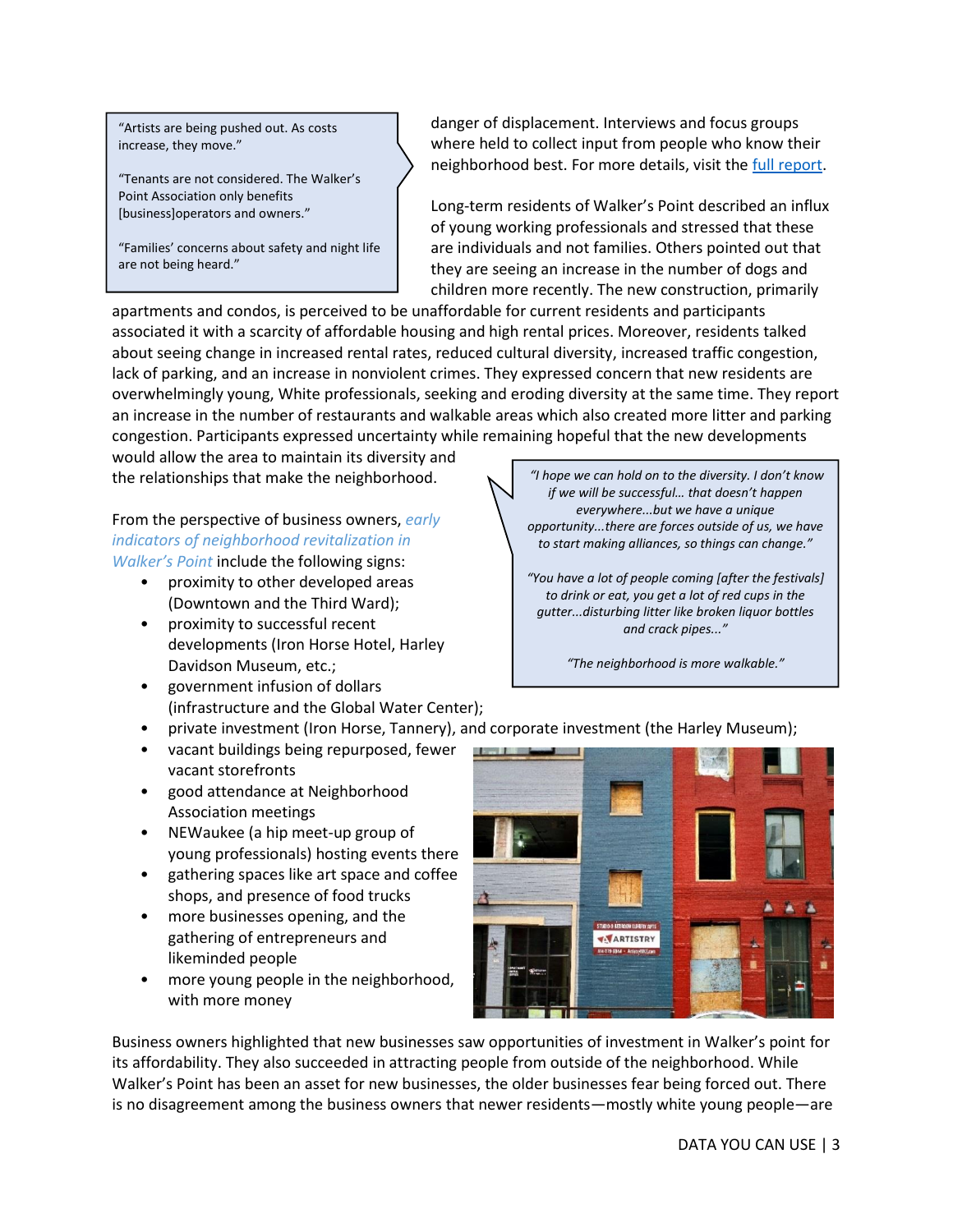the target and the beneficiaries of the changes. Their presence made the area safer according to some accounts. Others worried that because there are more white people moving in, there is less diversity and the erosion of the Latinx base. Others identified tenants and families as being pushed out or not being heard in the process of neighborhood changes.

While what happens in the city as a whole is important and of interest, neighborhood change is hyperlocal and larger geographies often mask this change. Looking at neighborhoods, census tracts or even blocks helps uncover early signs of change.

For more information, see the Walker's [Point data portrait.](http://www.datayoucanuse.org/wp-content/uploads/2019/02/Walkers-Point-Neighborhood-Portrait.pdf)

## Overall Indicators of Gentrification and Displacement

Based on the analysis of the other studies and the incorporation of the qualitative data, the following indicators were chosen by Data You Can Use to explore change at an even more micro level. The block groups included are identified in the methodology section.

- Gentrification indicators are increases in:
	- o Percent of the population that is White; and
	- o Percent of the population with a bachelor's degree or higher.
- Risk of Displacement indicators are an increase in:
	- o Rental housing burden—renters paying more than 30% of their income for housing; and
	- $\circ$  Homeowner housing burden—households that pay 30% or more of income for housing.

|                |                        | <b>Evidence of Gentrification</b>          | <b>Risk of Displacement</b>                                            |                                                                           |  |  |  |
|----------------|------------------------|--------------------------------------------|------------------------------------------------------------------------|---------------------------------------------------------------------------|--|--|--|
|                | <b>RACE</b><br>% white | <b>EDUCATION</b><br>% w/ college<br>degree | <b>RENTER HOUSING</b><br><b>BURDEN</b><br>% renter housing<br>burdened | <b>HOMEOWNER HOUSING</b><br><b>BURDEN</b><br>% homeowner housing burdened |  |  |  |
| City           | $-3.7%$                | $+5%$                                      | $+16.3%$                                                               | $+14%$                                                                    |  |  |  |
| Walker's Point | $-12.8%$               | 13.0%                                      | $+33.6%$                                                               | 25.3%                                                                     |  |  |  |

# Evidence of Gentrification at the Micro level

#### **RACE Percent of Population that is White** (block group level)

|                | Total Pop | 2000    |         |           | 2015    |         | Percent change |
|----------------|-----------|---------|---------|-----------|---------|---------|----------------|
|                |           | White   | Percent | Total Pop | White   | Percent | over time      |
| Citv           | 614.529   | 310.734 | 50.6%   | 599.498   | 280.922 | 46.9%   | $-3.7%$        |
| Walker's Point | 3,119     | 1.872   | 60.0%   | 2.413     | 1.140   | 47.2%   | $-12.8%$       |

Looking at the micro (block group) level, the percentage of the population that is White has changed more drastically than the City overall. In Walker's Point, the percent of the population that is White decreased by 12.8 percentage points, from 60.0% in 2000 to 47.2% in 2015.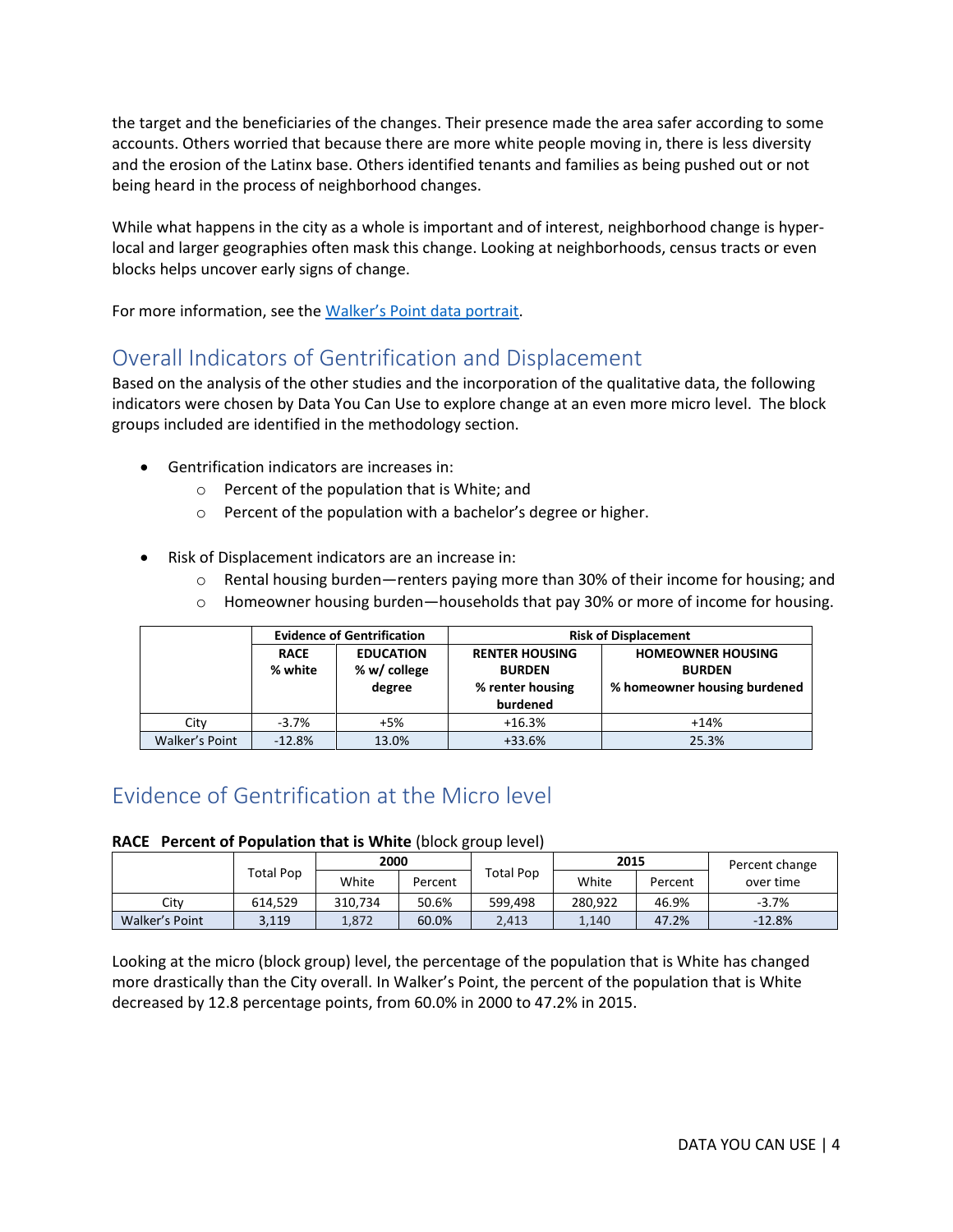

#### *Figure 1. Change in % of Population that is White*

**EDUCATION Percent of Population over 25 with a College Degree** (block group level)

|                | <b>Total Pop</b><br>over 25 | 2000    |         |                  | 2015    |         |                             |
|----------------|-----------------------------|---------|---------|------------------|---------|---------|-----------------------------|
|                |                             | College | Percent | <b>Total Pop</b> | College | Percent | Percent change<br>over time |
|                |                             | Degree  |         | over 25          | Degree  |         |                             |
| City           | 353.505                     | 64.742  | 18.3%   | 364,339          | 84,836  | 23.3%   | $+5.0%$                     |
| Walker's Point | 1,781                       | 182     | 10.2%   | 1.524            | 354     | 23.2%   | $+13.0%$                    |

At the micro (block group) level, the percent of residents of Walker's Point who had a bachelor's degree was much less than the city in 2000, but after rapid increase it more than doubled and was nearly equal to the city rate in 2015.



*Figure 2: Change in % of the population with a bachelor's degree*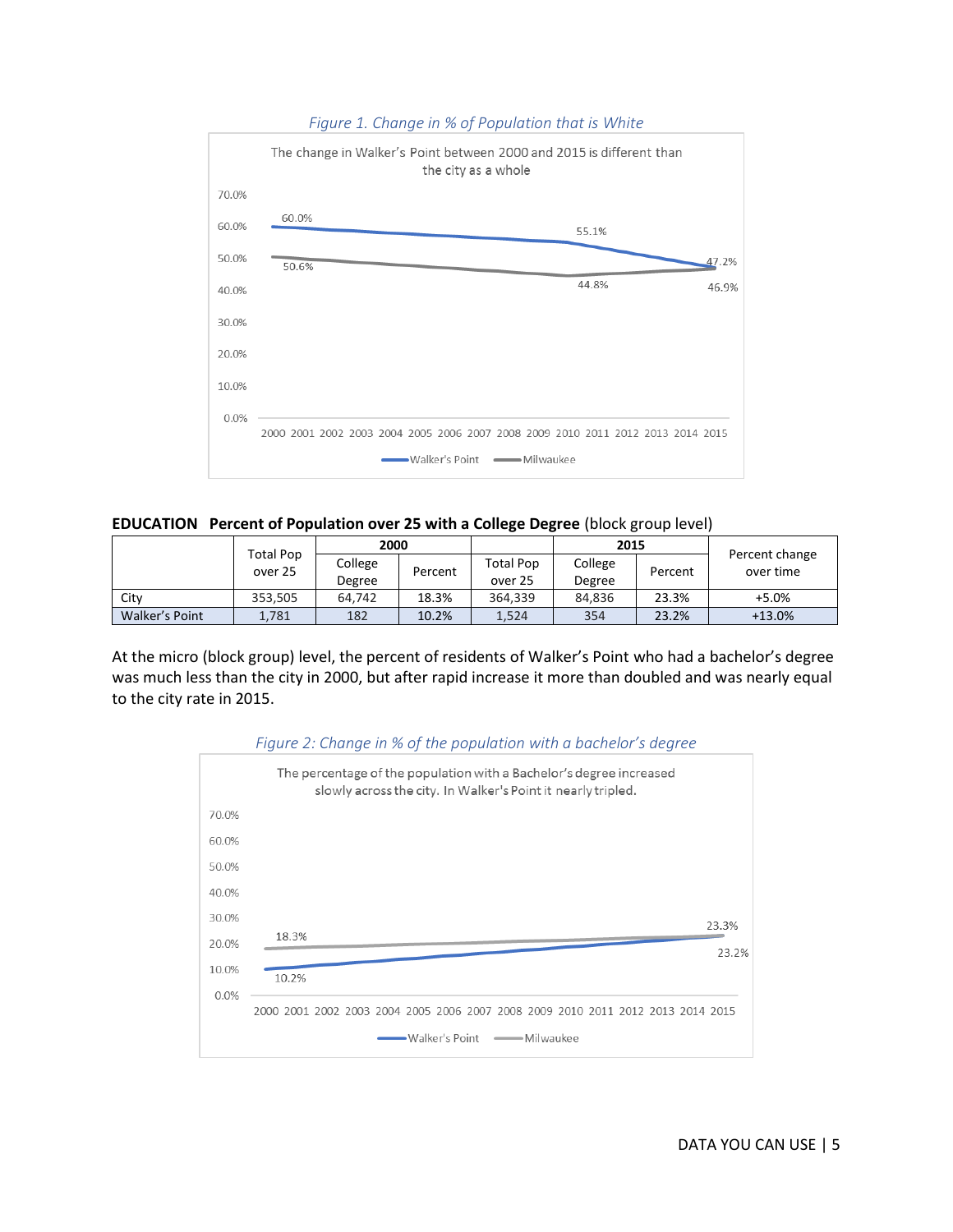# Evidence of Risk of Displacement at the Micro Level

#### **HOUSING BURDEN**

A household is considered "housing burdened" if the residents pay 30% or more of household income on rent or a mortgage. Housing burden differs in renter and owner-occupant households (for more details see [tables 9-14 in the data](http://www.datayoucanuse.org/wp-content/uploads/2019/02/Walkers-Point-Neighborhood-Portrait.pdf) portraits).

|                | Total renter<br>households | 2000                |         |                                   | 2015                |         |                             |
|----------------|----------------------------|---------------------|---------|-----------------------------------|---------------------|---------|-----------------------------|
|                |                            | Housing<br>burdened | Percent | <b>Total renter</b><br>households | Housing<br>burdened | Percent | Percent change<br>over time |
| City           | 120,830                    | 49.376              | 40.9%   | 127,436                           | 72,844              | 57.2%   | $+16.3%$                    |
| Walker's Point | 735                        | 251                 | 34.1%   | 708                               | 479                 | 67.7%   | $+33.6%$                    |

#### **Renters who are Housing Burdened** (block group level)

At the micro (block group) level, the percent of renters who are housing- burdened in in Walker's Point grew from 34.1% in 2000 to 67.7% by 2015, an increase of 33.6 percentage points.



### *Figure 3 Change in Housing Burden for Renters*

### HOUSING BURDEN AMONG HOMEOWNERS

Overall, a greater percentage of Milwaukee, renters are housing burdened (57.2%) than homeowners (38.9%). The percent of housing-burdened homeowners in Milwaukee was 24.9% in 2000 and 38.9% by 2015, an increase of 14.0 percentage points.

| . .            |                         |                     |         |                     |                     |         |                             |  |  |
|----------------|-------------------------|---------------------|---------|---------------------|---------------------|---------|-----------------------------|--|--|
|                | Total                   | 2000                |         |                     | 2015                |         |                             |  |  |
|                | homeowner<br>households | Housing<br>burdened | Percent | Total<br>homeowners | Housing<br>burdened | Percent | Percent change<br>over time |  |  |
| City           | 56,351                  | 14.051              | 24.9%   | 68.141              | 26.534              | 38.9%   | $+14.0%$                    |  |  |
| Walker's Point | 83                      | 38                  | 45.8%   | 156                 | 32                  | 20.5%   | $-25.3%$                    |  |  |

#### **Homeowners who are Housing Burdened** (block group level)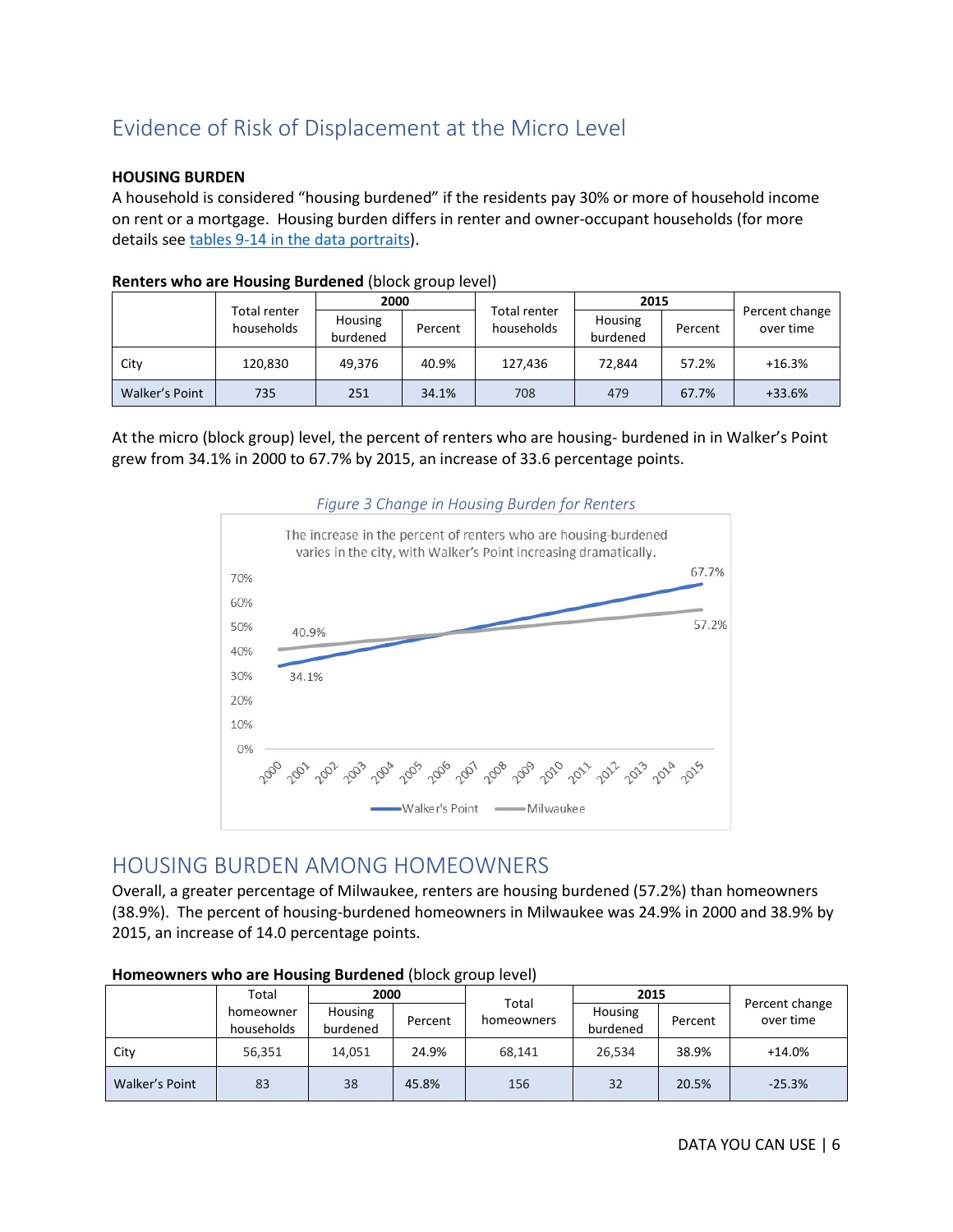At the block level, Walker's Point did not follow the same trend as the city, but instead saw a substantial downward trend in housing burden for homeowners from 2000 (45.8%) through 2015 (20.5%), a decrease of 25.3 percentage points.



### Looking ahead

"If diversity means a neighborhood with a range of races, it's diverse. If it's only nonwhites, it's not diverse."

As Milwaukee continues the conversation about neighborhood change and designs strategies to promote equitable development, there are some additional concepts and indicators that could help elevate the conversation and sharpen the strategies. One avenue to continue to pursue would be a conception of class regardless of color. Gentrification may be tied to income, but it is also tied to education. The percent of

the population with a bachelor's degree is a commonly used indicator, while indicators of wealth are generally not included. It's also possible that changes in indicators of occupation are under-utilized in the analysis of gentrification and displacement. Further complicating the conversation around gentrification is the cacophony around the word "diversity" with little agreement about what it means. For more details on the concepts and indicators, check the [full report,](https://www.datayoucanuse.org/wp-content/uploads/dlm_uploads/2019/04/Turning-the-Corner-Full-Report.pdf) and the [neighborhood data](http://www.datayoucanuse.org/wp-content/uploads/2019/02/Walkers-Point-Neighborhood-Portrait.pdf)  portrait [of Walker's Point](http://www.datayoucanuse.org/wp-content/uploads/2019/02/Walkers-Point-Neighborhood-Portrait.pdf).

Finally, to reduce both the fear and the reality of displacement, there are several "protective factors" that can be put in place. Some of the important protective factors that were identified include:

- Informed conversations—making sure the "right" people are included
- Active neighborhood organizations—providing a forum for residents and businesses
- Responsive political representatives—local elected leaders who pay attention to constituents
- Neighborhood schools that are actively engaged in the community and a
- Diversity of housing options